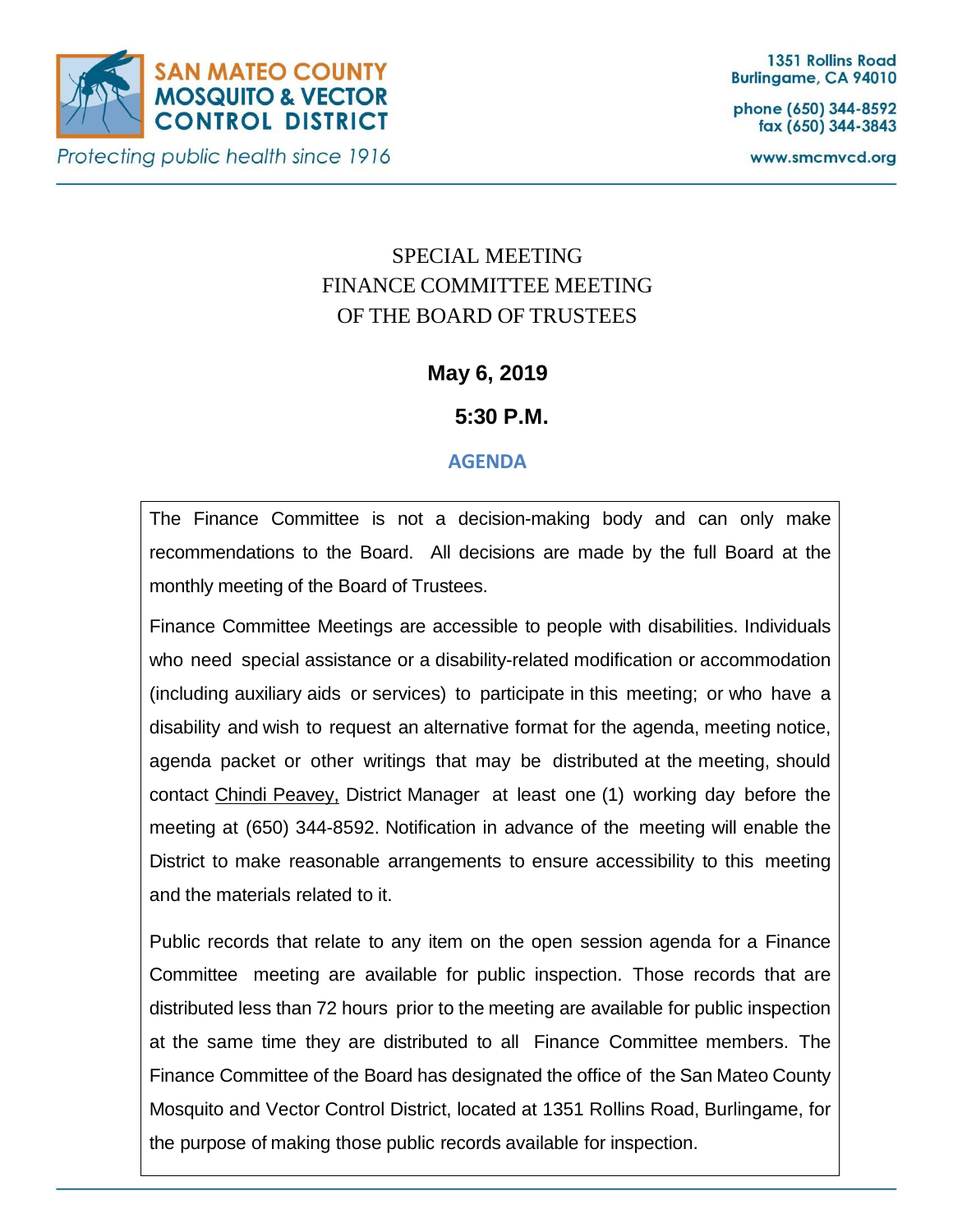## **1. CALL TO ORDER**

#### **2. PLEDGE OF ALLEGIANCE**

#### **3. ROLL CALL**

Mason Brutschy (Chair), Town of Atherton Muhammad Baluom, City of Millbrae Ray Williams, Town of Portola Valley Robert Riechel, City of San Bruno Rick Wykoff, City of Foster City Carolyn Parker, City of Brisbane

### **4. PUBLIC COMMENTS AND ANNOUNCEMENTS**

This time is reserved for members of the public to address the Finance Committee of the Board relative to matters of the Committee not on the agenda. No action may be taken on non-agenda items unless authorized by law. Comments will be limited to five minutes per person (or ten minutes where a translator is being used).

#### **5. REGULAR AGENDA**

A. Receive presentation from SCI Consulting Group regarding the Engineer's Report calculating the Assessment(s) and Consider Recommending that the Board Approve the Preliminary Assessment Diagram and Engineers Report and Stating its Intention to Continue to Levy the North and West County Mosquito and Disease Control Assessment District on the North and West County Areas for Fiscal Year 2019-20.

**Presentation by: Sonia** Ortega, Project Analyst, SCI Consulting Group

- **Action** Motion to recommend the Board Approve Resolution M-008-019 approving the Preliminary Assessment Diagram and Engineers Report and Stating its Intention to Continue to Levy the North and West County Mosquito and Disease Control Assessment District
- B. Review Monthly Financial Reports
	- Financial Report for March 2018
	- **Action** Motion to recommend the Board approve the Monthly Financial Reports
- C. Review proposals received and make a recommendation to the Board for selection of a proposal to repair the sidewalk at the entrance to the District's Burlingame office.

**Action** Motion to recommend the Board award a contract to a proposer to repair the sidewalk at the entrance to the District's Burlingame office.